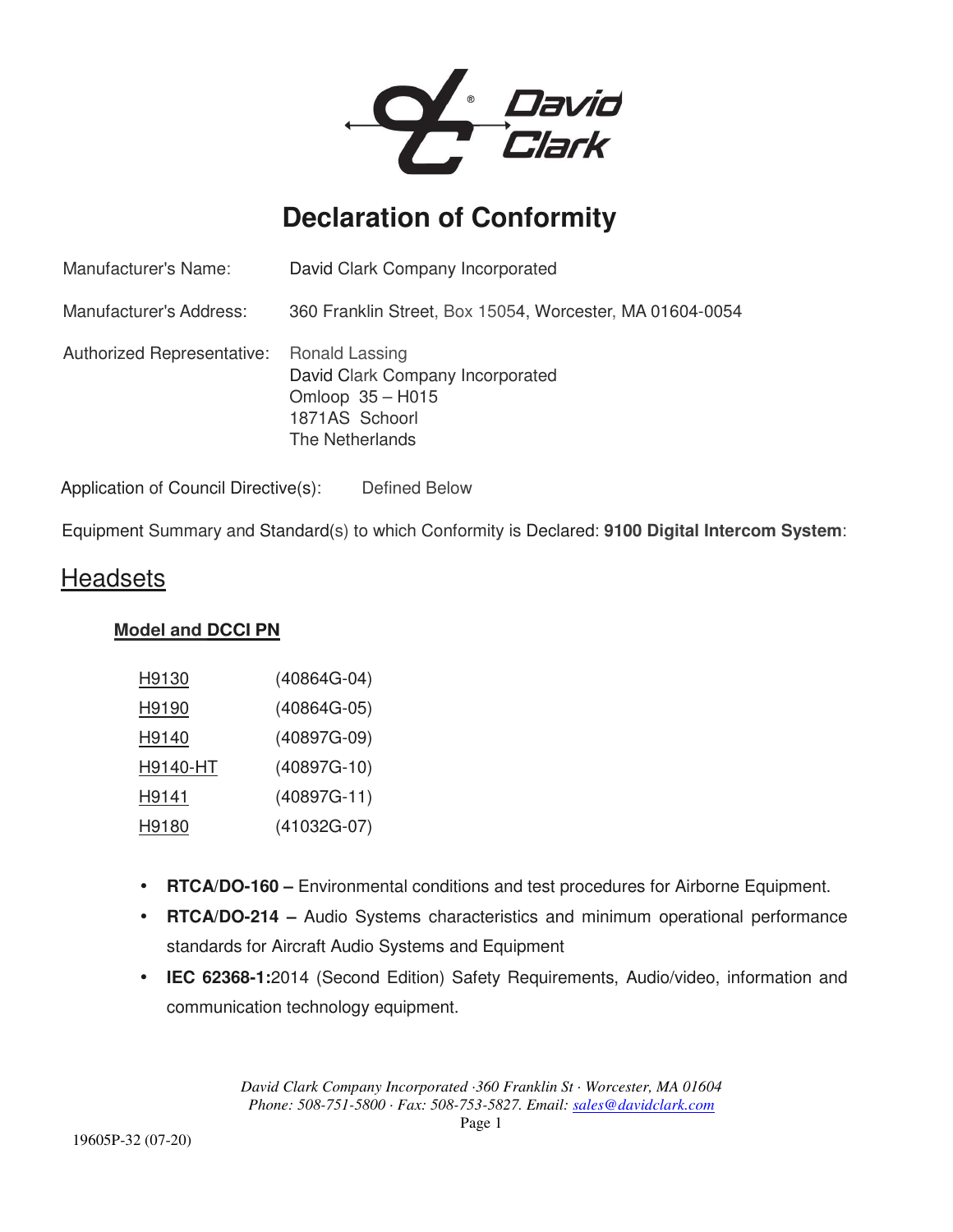### Digital Intercom

#### **Model and DCCI PN**

| U9100        | $(44000G-01)$ | Digital Intercom Master Station      |
|--------------|---------------|--------------------------------------|
| <u>U9101</u> | $(44003G-01)$ | Switch Card Module (PCBA Add-In)     |
| U9102        | $(44003G-02)$ | Radio/Aux Audio Module (PCBA Add-In) |
| <u>U9104</u> | $(44003G-03)$ | Quad Radio Module (PCBA Add-In)      |

- **EN 301-489-01 V1.9.2:** Electromagnetic Compatibility (EMC) Part 6-2**: Generic standards Immunity for industrial environments.**
	- o Electrostatic Discharge (ESD), Criterion B
	- o Radiated Electromagnetic Fields (RFI), Criterion A
	- o Electrical Fast Transient Burst (EFT), Criterion B
	- o Conducted Immunity (CRFI), Criterion A
- **EN 301-489-01 V1.9.2** Immunity to DC Power Line Transients
- **Radiated and Conducted Emission Requirements** 
	- o **ETSI EN 301 489-1:2011**, Electromagnetic compatibility and Radio spectrum Matters (ERM) Electromagnetic Compatibility (EMC) Standard for radio equipment and services: Part 1: Common technical requirements.
	- o **FCC Part 15, Class A**
- **IEC 62368-1:2014 (Second Edition)** Audio/Video, information and communication technology equipment.
- **MIL-STD-810G Method 514.6, Category 24, Procedure I** General Vibration
- **MIL-STD-810G Method 516.5, Procedure I** Functional Shock
- **MIL-STD-810G Method 509.5** Salt Fog
- **MIL-STD-810G Method 510.5, Procedure II** Blowing Sand
- **MIL-STD-810G Method 503.5** Temperature Shock
- **MIL-STD-810G Method 510.5, Procedure I** Blowing Dust
- **MIL-STD-810G Method 501.5, Procedure II** High Temperature Operating
- **MIL-STD-810G Method 501.5, Procedure I** High Temperature Storage
- **MIL-STD-810G Method 502.5, Procedure I** Low Temperature Operating
- **MIL-STD-810G Method 502.5, Procedure II** Low Temperature Storage
- **MIL-STD-810G Method 507.5, Procedure II** Aggravated Humidity
- **IEC 60529 IP67** Ingress Protection

*David Clark Company Incorporated ·360 Franklin St · Worcester, MA 01604 Phone: 508-751-5800 · Fax: 508-753-5827. Email: sales@davidclark.com*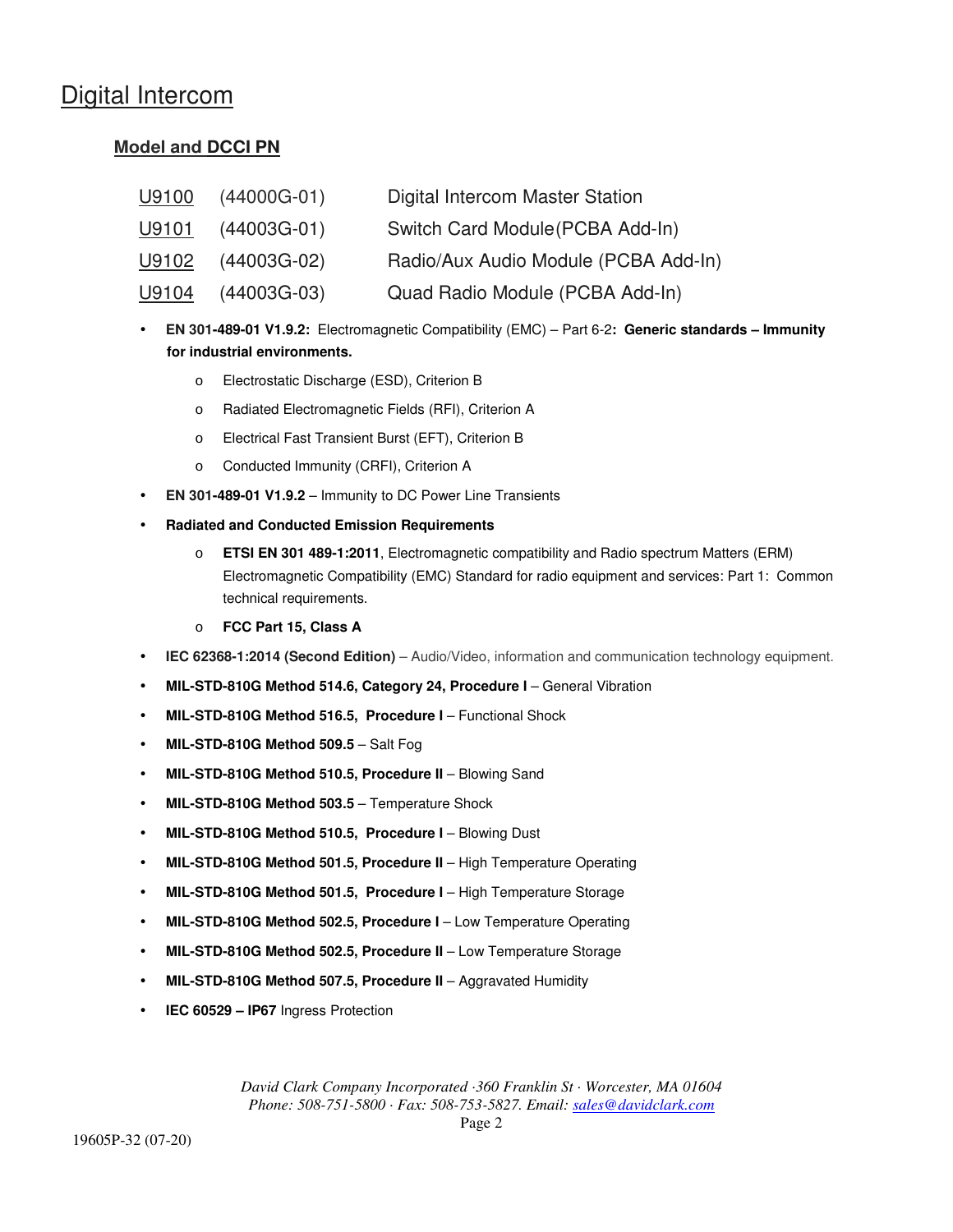| <u> U9110</u> | (44001G-01)                     | Digital Intercom Headset Station |
|---------------|---------------------------------|----------------------------------|
|               | $\underline{U9111}$ (44001G-02) | Digital Intercom Headset Station |

- **EN 301-489-01 V1.9.2:** Electromagnetic Compatibility (EMC) Part 6-2**: Generic standards Immunity for industrial environments.**
	- o Electrostatic Discharge (ESD), Criterion B
	- o Radiated Electromagnetic Fields (RFI), Criterion A
	- o Electrical Fast Transient Burst (EFT), Criterion B
	- o Conducted Immunity (CRFI), Criterion A
- **EN 301-489-01 V1.9.2** Immunity to DC Power Line Transients
- **Radiated and Conducted Emission Requirements** 
	- o **ETSI EN 301 489-1:2011**, Electromagnetic compatibility and Radio spectrum Matters (ERM) Electromagnetic Compatibility (EMC) Standard for radio equipment and services: Part 1: Common technical requirements.
	- o **FCC Part 15, Class A**
- **IEC 62368-1:2014 (Second Edition)** Audio/Video, information and communication technology equipment.
- **MIL-STD-810G Method 514.6, Category 24, Procedure I** General Vibration
- **MIL-STD-810G Method 516.5, Procedure I** Functional Shock
- **MIL-STD-810G Method 509.5** Salt Fog
- **MIL-STD-810G Method 510.5, Procedure II** Blowing Sand
- **MIL-STD-810G Method 503.5** Temperature Shock
- **MIL-STD-810G Method 510.5, Procedure I** Blowing Dust
- **MIL-STD-810G Method 501.5, Procedure II** High Temperature Operating
- **MIL-STD-810G Method 501.5, Procedure I** High Temperature Storage
- **MIL-STD-810G Method 502.5, Procedure I** Low Temperature Operating
- **MIL-STD-810G Method 502.5, Procedure II** Low Temperature Storage
- **MIL-STD-810G Method 507.5, Procedure II** Aggravated Humidity
- **IEC 60529 IP67** Ingress Protection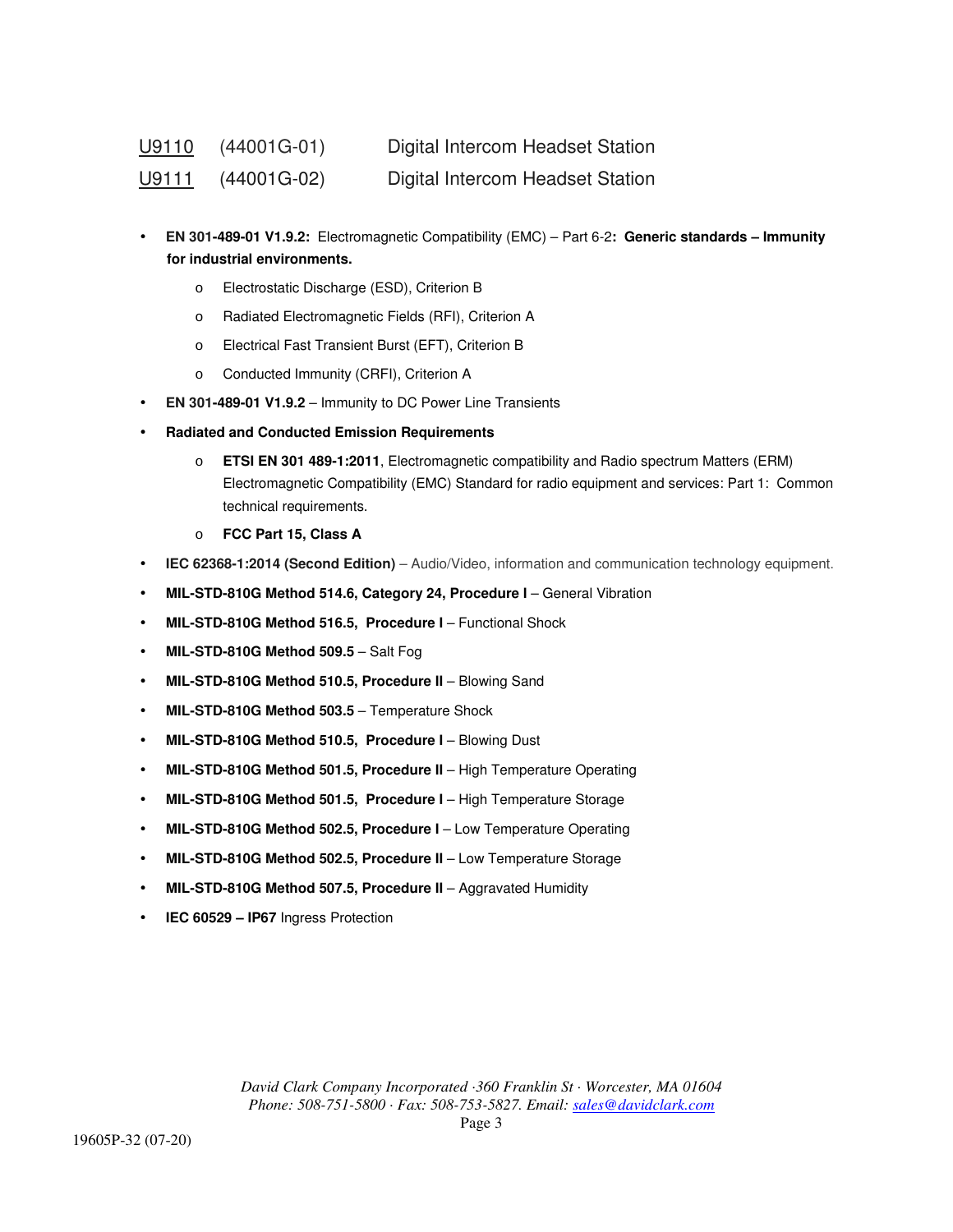- **ETSI EN 301406 V2.1.1 (2009-07)**,Digital Enhanced Cordless Telecommunications (DECT); Harmonized EN for Digital Enhanced cordless Telecommunications covering the essential requirements under article 3.2 of the R&TIE Directive; General Radio
- **ETSI EN 300 330-1 Vl.7.1 (2010-02) / ETSI EN 300 330-2 Vf1.5.1 (2010-02).** Electromagnetic compatibility and Radio spectrum Matters (ERM); Short Range Devices (SRD); Radio equipment in the frequency range 9 kHz to 25 MHz and inductive loop systems in the frequency range 9 kHz to 30 MHz
- **EN 61000-4-2** Electrostatic Discharge (ESD) 4 kV Contact Discharge, 8 kV Air Discharge, 4 kV Horizontal and Vertical Coupling Planes (HCP and VCP, respectively)
- **EN 61000-4-3** Radiated Immunity. Radiated Electromagnetic Fields, 3 V/m, 80 to 1000 MHz, 3V/m 1.4 GHz to 2.7 GHz.
- **ETSI EN 301489-1:2008** Electromagnetic compatibility and Radio spectrum Matters (ERM). Electromagnetic Compatibility (EMC) Standard for radio equipment and services; Part 1: Common technical requirements
- **ETSI EN 301489-6:2008** Electromagnetic compatibility and Radio spectrum Matters (ERM). Electromagnetic Compatibility (EMC) Standard for radio equipment and services; Part 6: Specific conditions for Digital Enhanced Cordless Telecommunications (DECT) equipment.
- **IEC 60950-1:2005 2 Ed. +A1:2009,Test Report IEC 60950-1, Information Technology equipment- Safety-Test Report Number; 090-1101292-000.**Test procedure: CB Scheme
- **IEC 62368-1:2014 (Second Edition)** Audio/Video, information and communication technology equipment.
- **MIL-STD-810G Method 514.6, Category 24, Procedure I** General Vibration
- **MIL-STD-810G Method 516.5, Procedure I** Functional Shock
- **MIL-STD-810G Method 509.5** Salt Fog
- **MIL-STD-810G Method 510.5, Procedure II** Blowing Sand
- **MIL-STD-810G Method 503.5** Temperature Shock
- **MIL-STD-810G Method 510.5, Procedure I** Blowing Dust
- **MIL-STD-810G Method 501.5, Procedure II** High Temperature Operating
- **MIL-STD-810G Method 501.5, Procedure I** High Temperature Storage
- **MIL-STD-810G Method 502.5, Procedure I** Low Temperature Operating
- **MIL-STD-810G Method 502.5, Procedure II** Low Temperature Storage
- **MIL-STD-810G Method 507.5, Procedure II** Aggravated Humidity
- **IEC 60529 IP67** Ingress Protection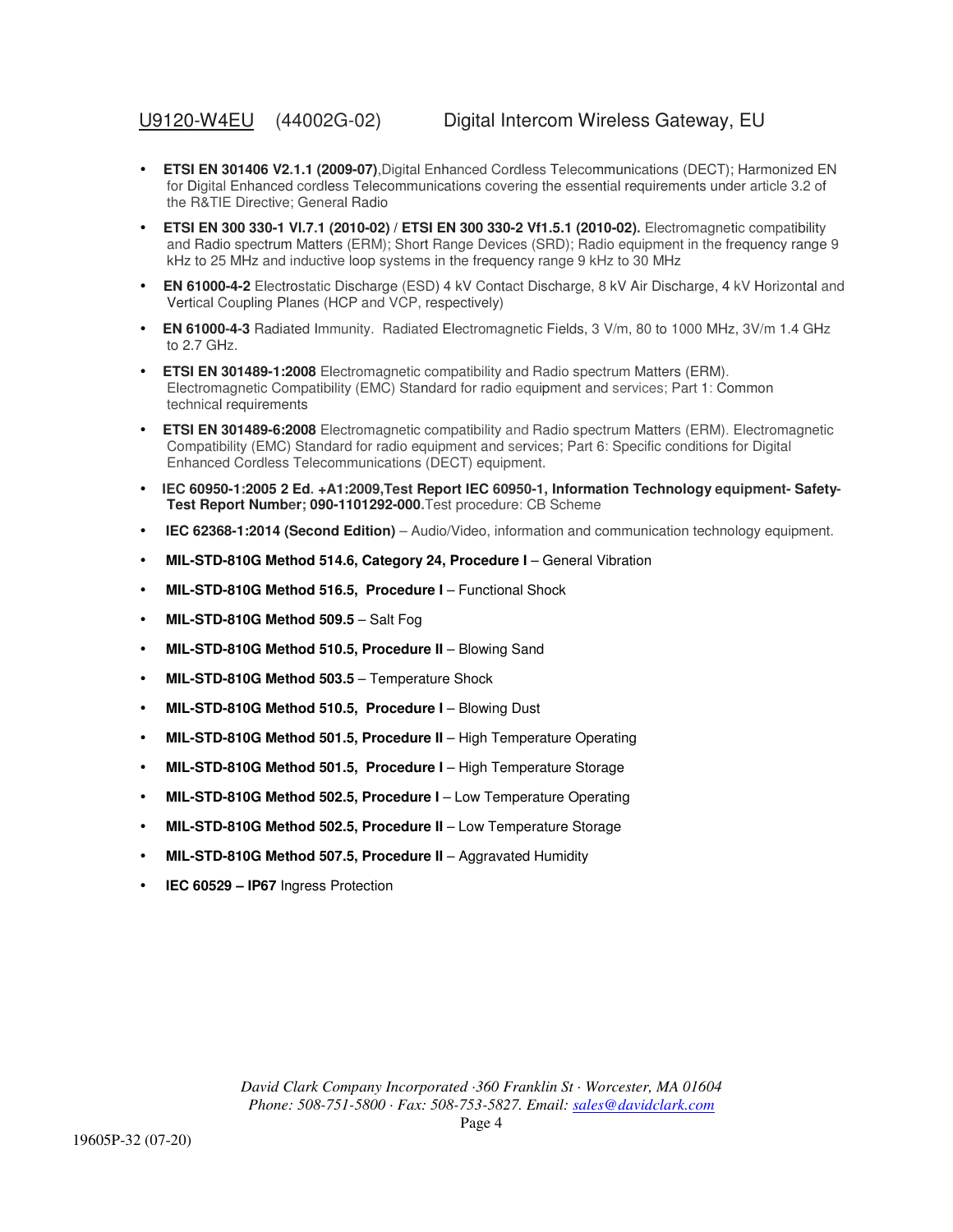### Wireless Belt-pack

#### U9110-BSW (EU) (40992G-20)

- **SAR (Specific Absorption Rate) Compliant** for localized specific absorption rate for uncontrolled environment/general exposure limits specified in ANSI/IEEE Std. C95.1-1992 and tested in accordance with the measurement procedures specified in IEEE 1528-2003, OET Bulletin 65, RSS-102 & Safety Code 6.
- **ETSI EN 301406 V2.1.1 (2009-07)**,Digital Enhanced Cordless Telecommunications (DECT); Harmonized EN for Digital Enhanced cordless Telecommunications covering the essential requirements under article 3.2 of the R&TIE Directive; General Radio
- **ETSI EN 300 330-1 Vl.7.1 (2010-02) / ETSI EN 300 330-2 Vf1.5.1 (2010-02).** Electromagnetic compatibility and Radio spectrum Matters (ERM); Short Range Devices (SRD); Radio equipment in the frequency range 9 kHz to 25 MHz and inductive loop systems in the frequency range 9 kHz to 30 MHz
- **EN 61000-4-2** Electrostatic Discharge (ESD) 4 kV Contact Discharge, 8 kV Air Discharge, 4 kV Horizontal and Vertical Coupling Planes (HCP and VCP, respectively)
- **EN 61000-4-3** Radiated Immunity. Radiated Electromagnetic Fields, 3 V/m, 80 to 1000 MHz, 3V/m 1.4 GHz to 2.7 GHz.
- **ETSI EN 301489-1:2008** Electromagnetic compatibility and Radio spectrum Matters (ERM). Electromagnetic Compatibility (EMC) Standard for radio equipment and services; Part 1: Common technical requirements
- **ETSI EN 301489-6:2008** Electromagnetic compatibility and Radio spectrum Matters (ERM). Electromagnetic Compatibility (EMC) Standard for radio equipment and services; Part 6: Specific conditions for Digital Enhanced Cordless Telecommunications (DECT) equipment.
- **IEC 60950-1:2005 2 Ed. +A1:2009,Test Report IEC 60950-1, Information Technology equipment-Safety-Test Report Number; 090-1101292-000.**Test procedure: CB Scheme
- **MIL-STD-810H, Para. /Method: 511.7**: Explosive Atmosphere. Test Report TR-PR110469, Revision 1
- **IEC 62368-1:2014 (Second Edition)** Audio/Video, information and communication technology equipment.
- **MIL-STD-810G Method 514.6, Category 24, Procedure I** General Vibration
- **MIL-STD-810G Method 516.5, Procedure I** Functional Shock
- **MIL-STD-810G Method 509.5** Salt Fog
- **MIL-STD-810G Method 510.5, Procedure II** Blowing Sand
- **MIL-STD-810G Method 503.5** Temperature Shock
- **MIL-STD-810G Method 510.5, Procedure I** Blowing Dust
- **MIL-STD-810G Method 501.5, Procedure II** High Temperature Operating
- **MIL-STD-810G Method 501.5, Procedure I** High Temperature Storage
- **MIL-STD-810G Method 502.5, Procedure I** Low Temperature Operating
- **MIL-STD-810G Method 502.5, Procedure II** Low Temperature Storage
- **MIL-STD-810G Method 507.5, Procedure II** Aggravated Humidity
- **IEC 60529 IP66** Ingress Protection

*David Clark Company Incorporated ·360 Franklin St · Worcester, MA 01604 Phone: 508-751-5800 · Fax: 508-753-5827. Email: sales@davidclark.com*